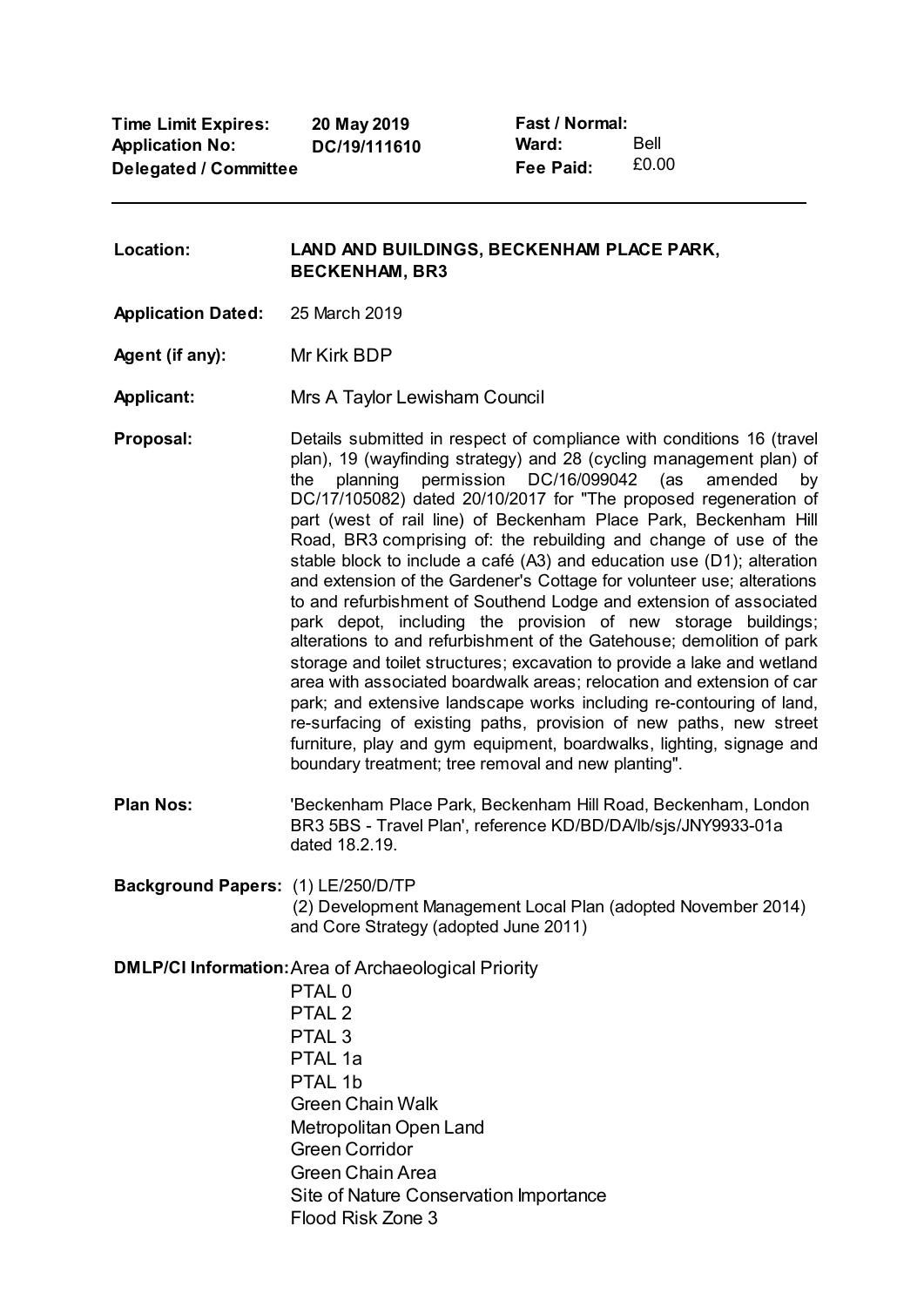Urban Green Space Flood Risk Zone 2 PTAI<sub>5</sub> Flood Risk Zone 2 Flood Risk Zone 3 Area of Archaeological Priority

**Earliest Decision:** 15/04/2019

# **Consultations and Replies**

TfL Surface Tfl's Spatial Planning

Neighbours & Local Amenity Societies etc.

Highways

# **OBSERVATIONS**

### **Present Application**

Details submitted in respect of compliance with conditions 16 (travel plan), 19 (wayfinding strategy) and 28 (cycling management plan) of the planning permission DC/16/099042 (as amended by DC/17/105082) dated 20/10/2017 for "The proposed regeneration of part (west of rail line) of Beckenham Place Park, Beckenham Hill Road, BR3 comprising of: the rebuilding and change of use of the stable block to include a café (A3) and education use (D1); alteration and extension of the Gardener's Cottage for volunteer use; alterations to and refurbishment of Southend Lodge and extension of associated park depot, including the provision of new storage buildings; alterations to and refurbishment of the Gatehouse; demolition of park storage and toilet structures; excavation to provide a lake and wetland area with associated boardwalk areas; relocation and extension of car park; and extensive landscape works including re-contouring of land, re-surfacing of existing paths, provision of new paths, new street furniture, play and gym equipment, boardwalks, lighting, signage and boundary treatment; tree removal and new planting".

Discharge of the following conditions is sought:

Condition 16 – Travel plan. Condition 19 - Wayfinding strategy. Condition 28 - Cycling management plan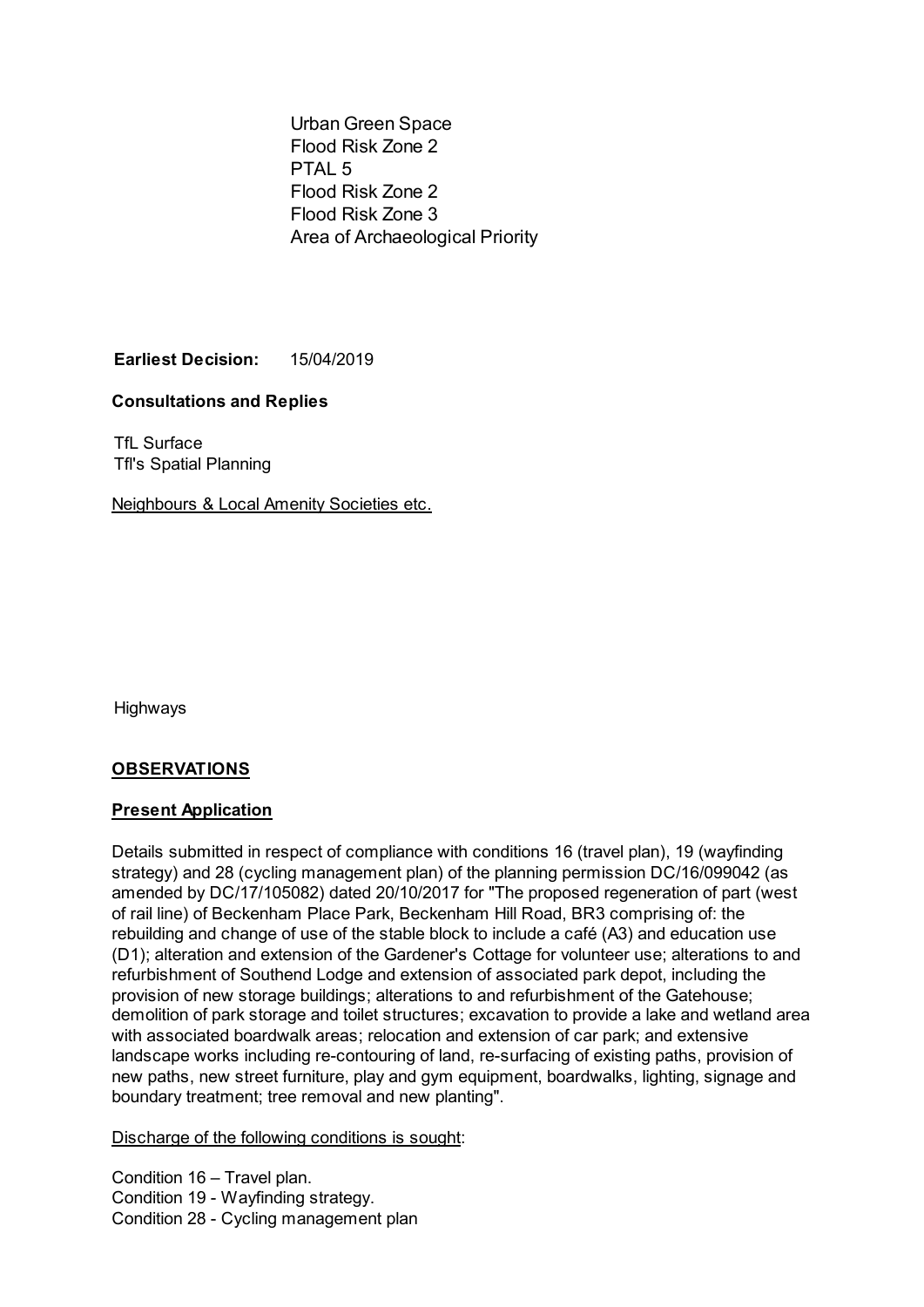It is noted that details were also submitted with the original application in respect of condition 25 (parking management plan) however these details were withdrawn from the application by the applicant.

## **Submitted Information**

Approval of Details application form;

'Beckenham Place Park, Beckenham Hill Road, Beckenham, London BR3 5BS - Travel Plan', reference KD/BD/DA/lb/sjs/JNY9933-01a dated 18.2.19.

## **Consultation:**

Council's Highways Officers, and Transport for London have been consulted regarding the submitted details. The assessments and advice of the consultees and officers are incorporated into the assessment below.

### **Planning Considerations:**

### Condition 16 – Travel plan:

- (a) No part of the development hereby approved shall be occupied until such time as a user's Travel Plan, in accordance with Transport for London's document 'Travel Planning for New Development in London' has been submitted to and approved in writing by the local planning authority. The development shall operate in full accordance with all measures identified within the Travel Plan from first occupation.
- (b) The Travel Plan shall specify initiatives to be implemented by the development to encourage access to and from the site by a variety of non-car means, shall set targets and shall specify a monitoring and review mechanism to ensure compliance with the Travel Plan objectives.This must include review mechanisms for cycle parking demand. Additionally, it shall include a programme to monitor the impact of increased (non-event day) visitor numbers on parking stress and congestion in the area around the Park and provide for the introduction of additional measures to mitigate impacts on parking and traffic caused.
- (c) Within the timeframe specified by (a) and (b), evidence shall be submitted to demonstrate compliance with the monitoring and review mechanisms agreed under parts (a) and (b).

Reason: In order that both the local planning authority may be satisfied as to the practicality, viability and sustainability of the Travel Plan for the site and to comply with Policy 14 Sustainable movement and transport of the Core Strategy (June 2011).

### Condition 19 - Wayfinding strategy:

Prior to the first occupation of the refurbished Stable Block, a Wayfinding Strategy within the Park and to/from local train stations and bus stops shall be submitted to and approved by the Local Planning Authority.

Reason: In order that the local planning authority may be satisfied as to the measures to promote accessibility to the Park by sustainable means and to comply with Policy 14 Sustainable movement and transport of the Core Strategy (June 2011).

Condition 28: Cycling management plan: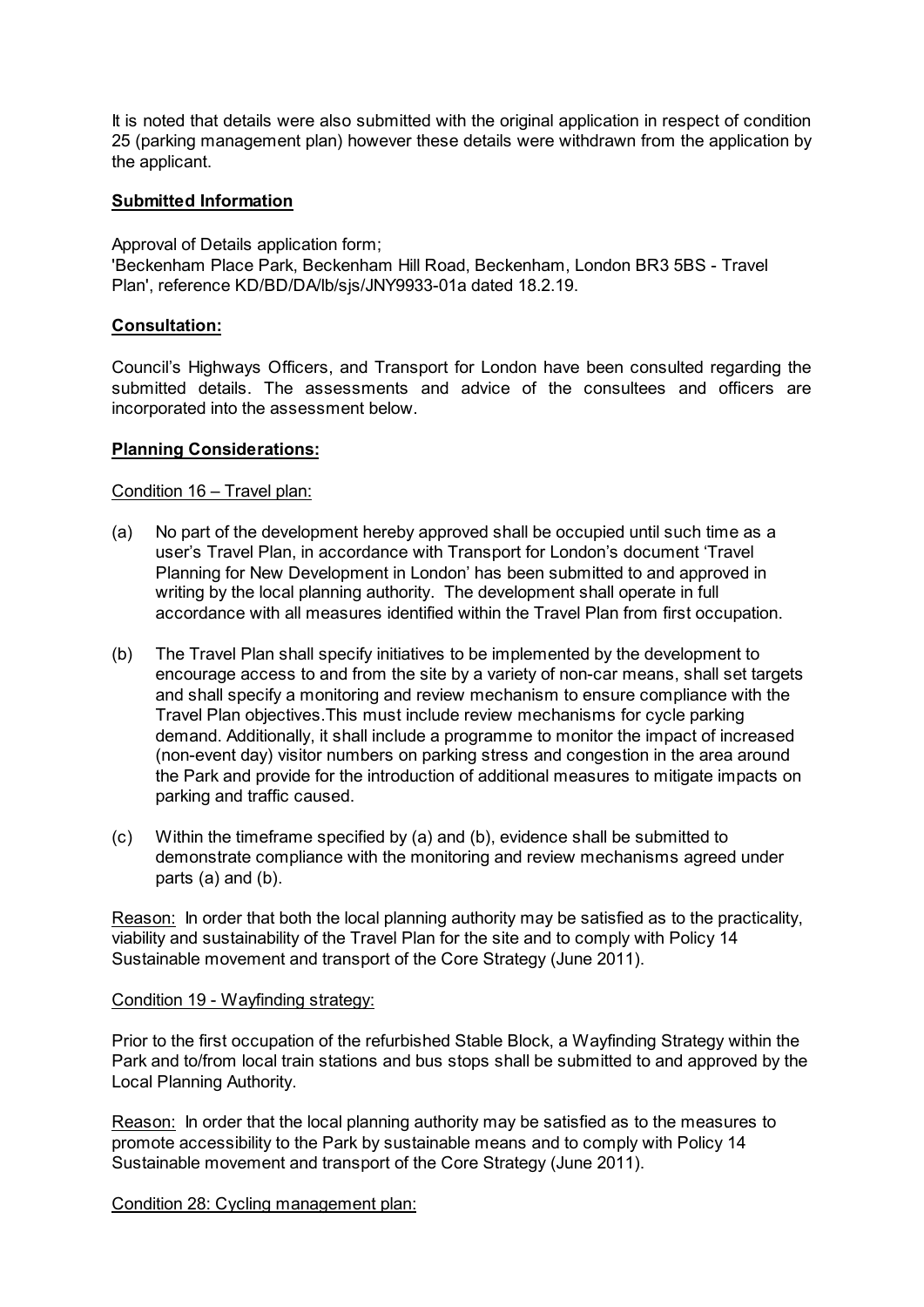be submitted to and approved in writing by the local planning authority. The Plan shall include measures to manage the safe use of the proposed new routes within the Park by all users.

Reason: To comply with Policy 14 Sustainable movement and transport and Policy 15 High quality design of the Core Strategy (June 2011).

#### **Relevant Planning History:**

DC/18/108813 - A non-material amendment to the original planning scheme (DC/16/099042, as modified by Minor Material Amendment DC/18/105082), which inserted a specific requirement for cycle parking demand monitoring, in order to justify a reduction in the number of dry parking spaces to be provided.

#### **Assessment:**

Council's Highways Officer and TfL have confirmed there is no objection to the proposed travel plan to be in place.

The travel plan sets appropriate targets promoting the use of sustainable transport modes to the park. This is based on considerable analysis of existing travel demand to the site, and the PTAL of the site. Monitoring and 1, 3 and 5 year intervals is also to be carried out to review the delivery of the travel plan and the performance of the operation of the site against the set targets. This is in accordance with the revisions made to Transport for London's document 'Travel Planning for New Development in London' since the granting of the original planning permission. Therefore the details in relation to conditon 16 are recommended to be approved and the condition discharged.

The wayfinding strategy includes poster boards and wayfinding posts at logical locations at the periphery of and within the park, including a poster board opposite the entrance/exit from Beckenham Hill road to Beckenham Hill train station. These details are considered to be acceptable in terms of a wayfinding strategy. Therefore the details in relation to conditon 19 are recommended to be approved and the condition discharged.

The travel plan and specific cycle management plan within the document make clear the monitoring of cycle parking demand and a committment to providing further parking facilities if demand suggests more facilities are required. It also details regular patrols and supervision of new paths and cycle parking facilities will be carried out to ensure facilities are being used correctly and efficiently and to ensure the safety of cycling infrastructure within the park. Therefore the details in relation to conditon 28 are recommended to be approved and the condition discharged.

### **Conclusion:**

The details submitted are sufficient to be approved with respect to satisfying conditions 16, 19 and 28. As such, the details can be approved and conditions 16, 19 and 28 of DC/16/099042 (as modified by DC/18/105082) can be discharged.

**Recommendation: APPROVE the submitted details and DISCHARGE conditions 16, 19 and 28 of DC/16/099042 as modified by DC/18/105082.**

**Conditions**

**Informatives**